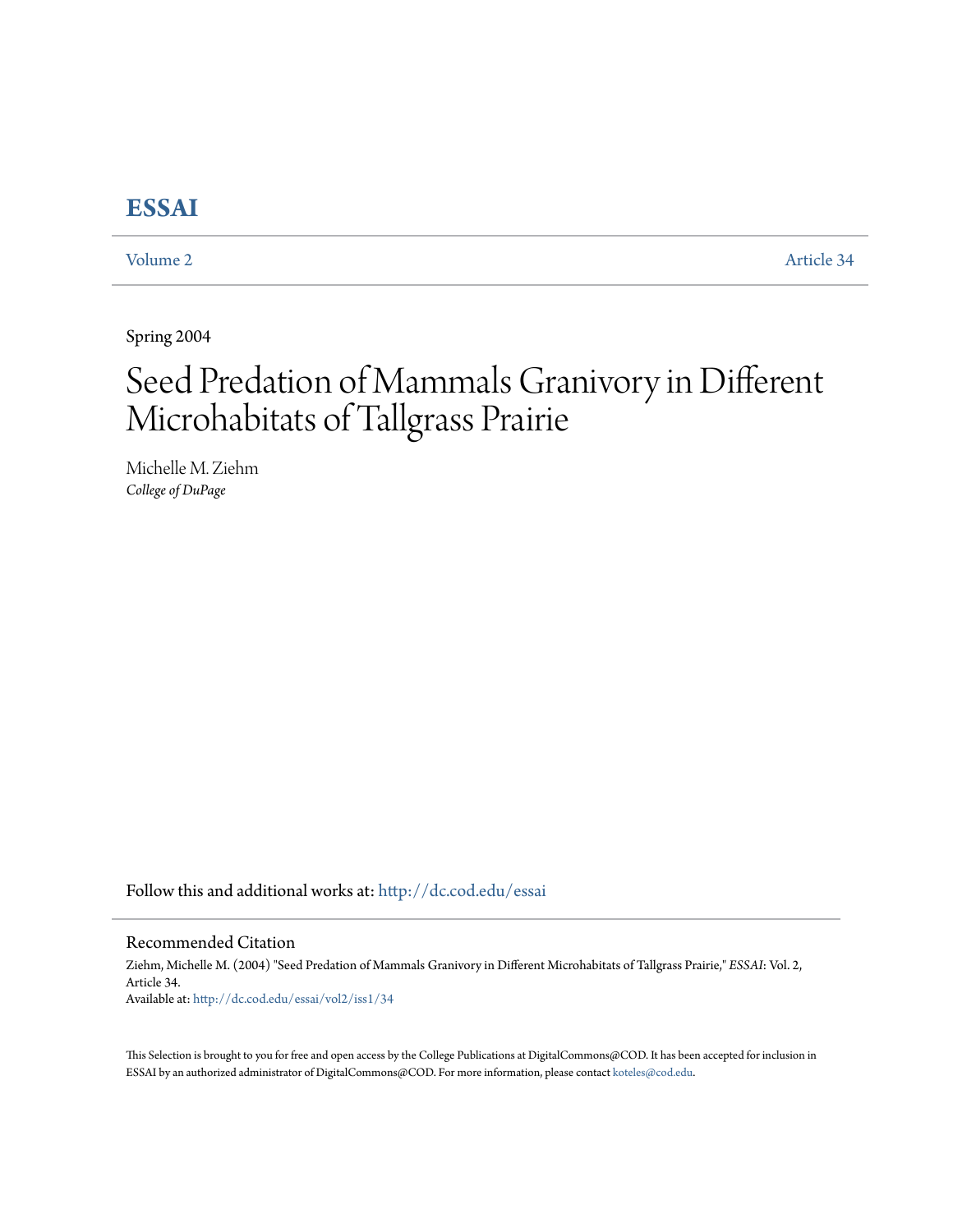Seed Predation of Mammals Granivory in Different Microhabitats of Tallgrass Prairie

# by Michelle M. Ziehm

# (Biology 103)

The Assignment: Author a paper describing a field-based experimental research project.

*Key words*: foraging; GUD; microhabitat; *Microtus ochrogaster*; *Microtus pennsylvanicus*; *Peromyscus leucopus*; prairie; seed predation.

# Introduction

redation, or the way food is obtained, is important to the survival of numerous species. Generally, food is not easily accessible, causing many mammals to spend much of their waking time looking for nourishment. This time food is not easily accessible, causing many mammals to spend much of their waking time looking for nourishment. This time can take away from other activities, such as reproduction or training their young. However, food is important to the survival of living things. Sometimes an organism may find a region where there is an abundance of food. This creature, which was used to spending its waking days trying to obtain enough food, now has an enormous amount of food ("Mouse (Rodents)." 2002). How does this organism react? It is possible that it will decide to eat as much as it can, and hope that the left over food will still be there the following day. However, maybe the organism will instead take an excess of the food and store it. The amount of food remaining is called GUD, or giving up densities.

Due to the fact that this experiment was conducted during the night, it is more likely that small mammals would be foraging for food. Experimenters and observers have identified various creatures occupying the tested location in this experiment. One common mammal found, in the tested site for this experiment, is the mouse. In the past, some species of mice identified included *Peromyscus leucopus* (common name is white-footed mouse), *Microtus pennsylvanicus* (common name is meadow vole), and *Microtus ochrogaster* (common name is prairie vole). *Peromyscus leucopus* is very successful in various environments. Many of the white-footed mice have been known to reproduce year-round. *Microtus pennsylvanicus* has had a dramatic decline in population. Many have suggested that this may be due to the lack of vegetative cover. This has been considered because where livestock grazing has kept the grass short there has been a decline in the amount of meadow voles found. *Microtus ochrogaster* is closely related to the meadow vole in regards to what they eat and where they are found in the world (Alderton 1999).

Mice spend a great amount of their life looking for food. They usually eat seeds or diverse insects. Many build burrows as nest in prairies. These burrows can be a place to hibernate, store food, and nourish young offspring ("Mouse (Rodents)." 2002). Mice spend a great amount of time looking for food because they usually are not surrounded by enough to survive on a daily basis. Luis Marone, Javier Lopez de Casenave, and Victor R. Cuerto did an experiment in the Monte Desert (2000). This experiment was conducted in South America, in an area with a small rodent population. The experimenter's goal was to see the different foraging patterns of ants, mammals, and birds. They used three different food preparations for the different organisms. Many of the foragers were believed to be rodents. The experimenters reached the conclusion that in order to achieve accurate results for the testing of mammals, in this region; they would have to do this experiment for a longer period of time. This suggests another factor in the predation of organisms. This factor is the time of year in which the organism eats. It is possible that organisms eat only in a certain season and than store excess food in the following season. However, it is also possible that certain organisms forage year round (Cuerto, De Casenave, and Marone 2000).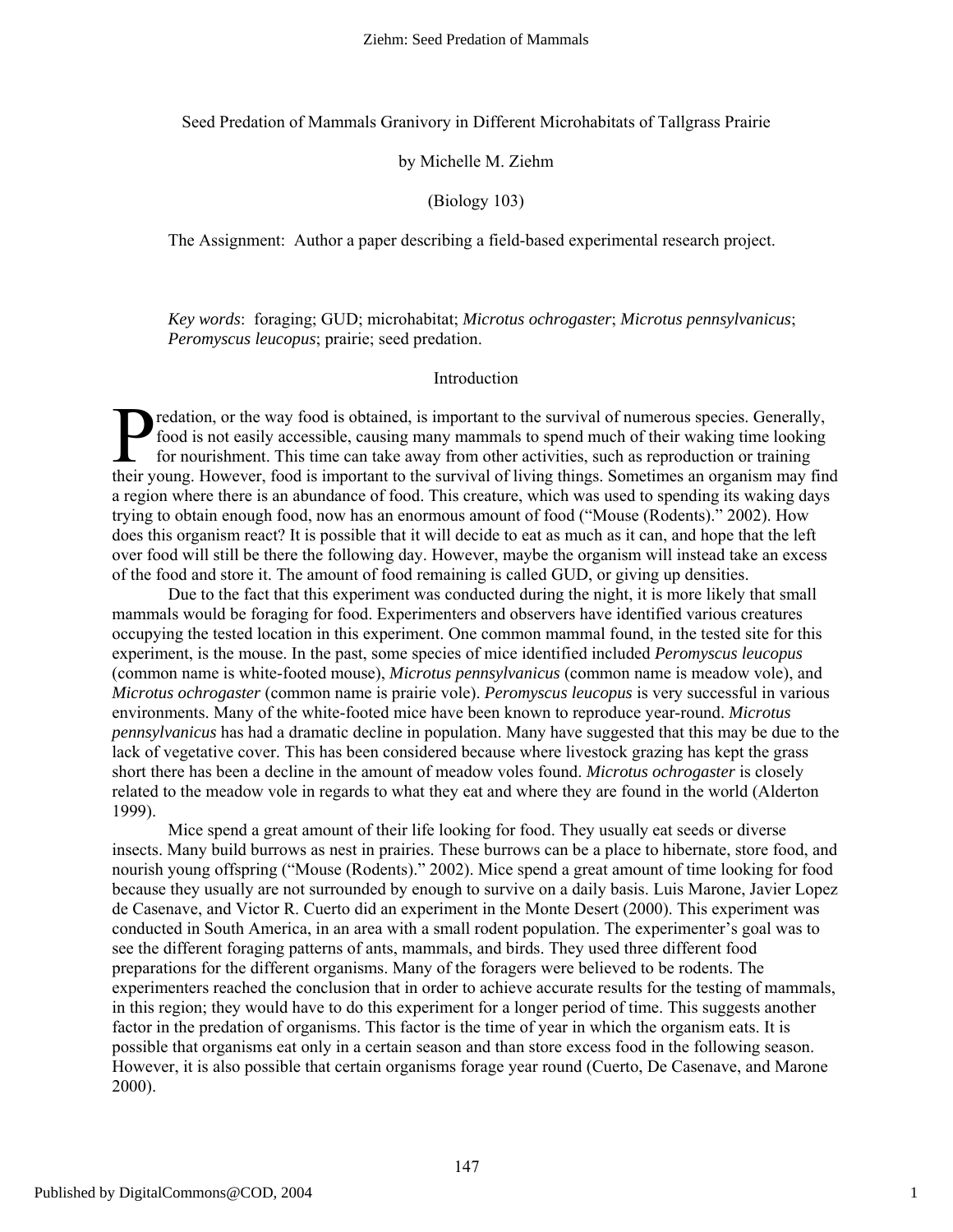#### *ESSAI, Vol. 2 [2004], Art. 34*

A field study carried out by Maxine F. Miller was conducted in the winter and summer. This was done in order to obtain accurate results due to the fact that foraging is not always consistent during different seasons. Miller found that there was a difference in the seed consumption in the different seasons, winter and summer. There were significantly more seeds eaten in winter compared to summer (Miller 1994). One suggestion for this is that there is more available food in the summer compared to the winter.

In this experiment there were many concepts considered in the foraging of mammals. One concept tested was the location. Usually if mammals want to stay safe from predators it would seem beneficial for the mammal to forage and eat in the covered area. However, much of this experiment is taking place at night. There may not be a need to hide from predators compared to if these animals were foraging during the day. Perhaps there is a decrease in the amount of nocturnal predators compared to the amount of predators during the day. Therefore, it is likely that there will be more food left over in the covered area. Another factor looked at in this experiment was the type of seeds; sunflower or small, mixed seeds, eaten. Although the sunflower seeds contain more nourishment, these seeds may appear more foreign to the mammals because they are not use to them. Also they may find these seeds harder to eat. Therefore, it is possible that more of the smaller seeds will be eaten.

#### Methods

# *Experimental Locations:*

The test site took place at the Russell R. Kirt Prairie, located on the College of DuPage campus. College of DuPage is located in Northeastern Illinois. The Russell R. Kirt Prairie is about eighteen acres. It contains approximately six acres of marsh and eleven acres of reconstructed prairie and savanna. This prairie was planted and replanted between the years 1984-2000. The tall grass is called Mesic Tall Grass. The Russell R. Kirt Prairie contains herbaceous plants with dominant warm season grasses. This prairie also contains about one-acre of pond. Figure 1 shows a map of the experimental location ("Visitors Guide: Natural Areas").

In this experiment there were two types of sites examined. One site was a tall grass area, and the second site lacked grass growth. The tall grass site is considered the covered area, and the site with lack of grass growth is considered the open area. The other factor examined was the type of seeds eaten. In one Petri dish there were large seeds called black oil sunflower seeds. The second Petri dish had small seeds called thistle, millet seeds.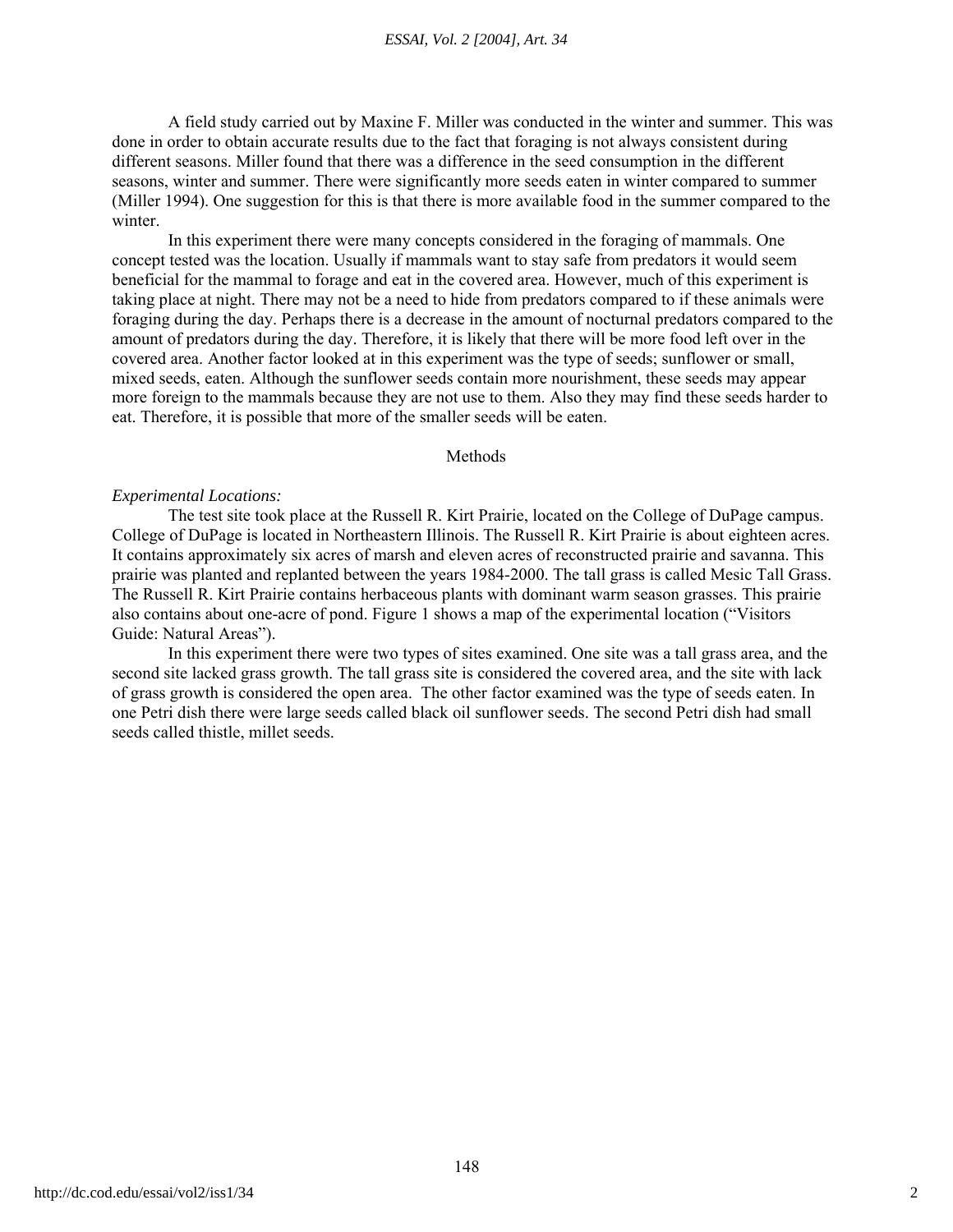

**Figure 1** This map shows the experimental location. The experiment took place at the Russell R. Kirt Prairie on the College of DuPage campus. Map courtesy of www.cod.edu

# *Foraging Experiment:*

This experiment was arranged at six-thirty in the evening. Before arriving at the experimental location, a total of one hundred and twenty Petri dishes were set up. Sixty of these Petri dishes contained five grams of large (sunflower) seeds mixed with sand. The other sixty Petri dishes contained five grams of small (thistle, millet) seeds mixed with sand. There were four locations, two sites contained low or no growth (open area) and two sites contained dead standing stalk (covered area) from the prior year. Each of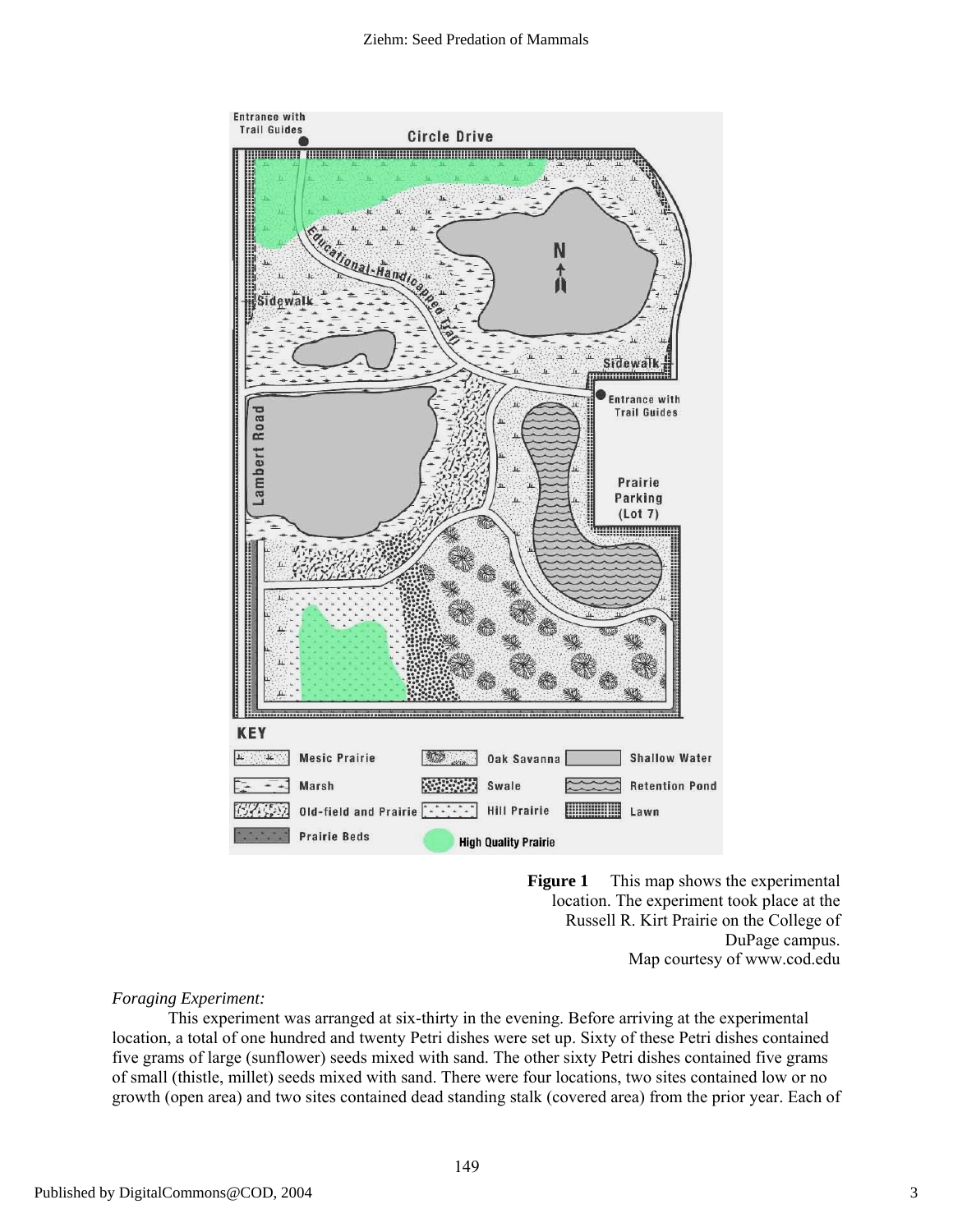these four sites contained thirty trays, fifteen Petri dishes of large seeds and fifteen Petri dishes of the small seeds. In each site a pair of Petri dishes, one containing large seeds and another containing small seeds, were placed about one meter from each other. Each pair of dishes was placed at least three meters apart from another pair of dishes. The goal of this was to have the Petri dishes semi-randomly placed. The Petri dishes were mixed with sand in order to make the experiment as realistic as possible. The dishes were also pinned to the ground, with wire, in order for less spillage to take place. The following day, at six thirty in the morning, the trays were collected in all four sites. These dishes were brought to the laboratory. Due to the fact that this experiment was conducted in the early spring, there was some precipitation. Therefore, the seeds were left to air dry. They were not put in an oven to dry because this could cause the contents of the seeds to be altered affecting the data. Once the seeds were dry, they were weighed to calculate GUD's.

# *Data Analysis*

The dependent variable in this experiment is the GUD value. The analysis used, in order to interpret whether the GUD was significant or not, was ANOVA. ANOVA is an analysis of variance. The results that contained a probability value of 0.05 or lower was considered significant.

# Results

According to the ANOVA results, this experiment produced some significant outcomes. One significant factor in this experiment was the microhabitat. The microhabitat is considered significant because the probability value, of 0.0002, is less than 0.05. Figure 2 supplies more statistical analysis using ANOVA. One aspect of this experiment that was not considered significant, according to the probability factor of 0.05, was the seed size. The probability value for the seed size was about 0.1230. The microhabitat and the seed size together had a probability of about 0.0264. Thus, the microhabitat and the seed size were significant factors for the GUD value.

All the Petri dishes contained about five grams of seeds before they were placed in the prairie. Following the experiment, the average GUD for the large and small seeds in the covered site was about 3.4 grams and 4.3 grams. The average GUD for the large and small seeds in the open site was about 4.9 grams and 4.8 grams. Therefore, the smallest value for GUD was the large seeds in the covered sites, and the greatest amount of GUD was the large seeds in the open sites. This is summarized in Figures 3.

| Microhabitat (Open vs. Close)   | $F(1, 116)=19.96$ | $P = 0.0002$ |
|---------------------------------|-------------------|--------------|
| Seed Size (Large vs. Small)     | $F(1, 116)=2.41$  | $P = 0.1230$ |
| <b>Microhabitat x Seed Size</b> | $F(1, 116)=5.06$  | $P = 0.0264$ |

**\*NOTE\*: Results are significant if P has a value of 0.05 or lower.** 

**ANOVA Results** 

**Figure 2** This table displays the ANOVA results. It is comparing the GUD in relation to seed size and experimental location.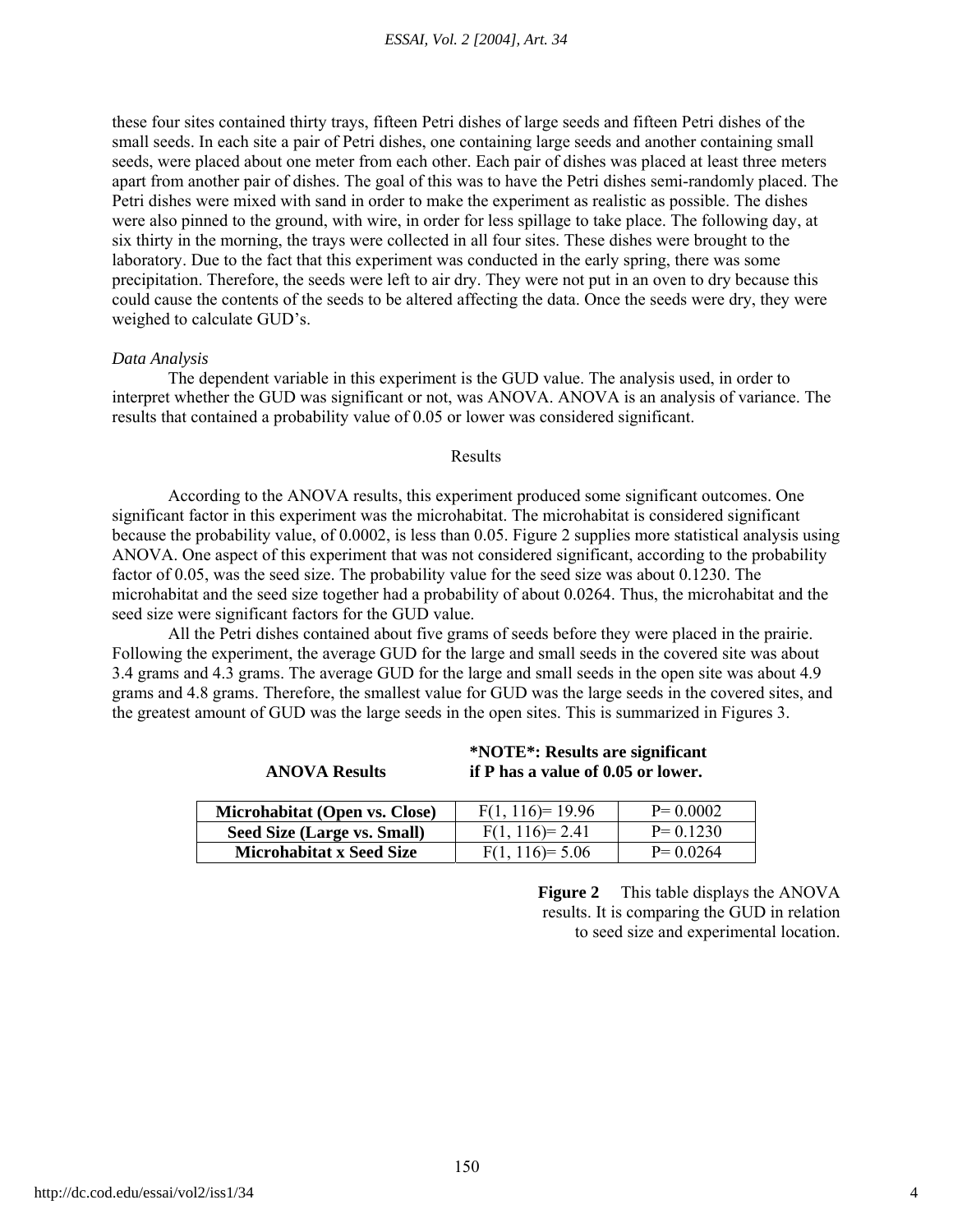

**Figure 3** Average GUD under two variables. Variable one is the difference in seed size, large and small. The second variable is covered and opened areas for foraging.

#### **Discussion**

According to the results, the seed size was not a significant factor overall in regards to GUD. It was stated in the introduction that it would seem more likely that smaller seeds would be eaten. This was suggested because the mammals eating the seeds may be more used to finding these types of seeds while foraging for food. Also, it was thought that the larger seeds would be harder for the mammals to eat. Nonetheless, the mammals eating the seeds did not have a preference on seed size. This may have been because the mammals took the first seeds they found. However, this does not seem likely because the pairs of seeds were not a great distance apart. Another idea that may have caused the seed size not to appear significant was that perhaps different mammals ate certain seeds. It is possible that by coincidence there was an equal amount of large seeds eaten by one species compared to small seeds eaten by a different species.

One aspect of this experiment that was significant was the location of the foraging. It was stated in the introduction that it would seem more likely that a greater amount of seeds would be eaten in the open area. This was hypothesized because it appeared less likely that mammals would need to hide from prey at night. However, there was a twenty percent less GUD value in the covered location compared to the open location. According to the research, previously stated in the introduction, mice are known to thrive in areas of cover. Statistics have shown that locations that have lacked cover have had a decrease in their mice population (Alderton 1999). Therefore, it is possible that more mice are found in covered areas. However, many other factors could be taken into account in regards to the significance of the GUD value. For example, it is likely that more spillage of seeds took place in the covered areas. This could have adjusted the data.

The results showed that location had significance in the GUD value over the seed size. If this experiment was to be tested in the future one concept that should be looked at is the amount of time in which the experiment took place. This experiment was conducted for twelve hours, one night. In order to get more accurate results one could conduct this experiment from 6:30 in the evening to 6:30 in the morning, for possibly fourteen days or more. Another issue that could be looked at, if this experiment was